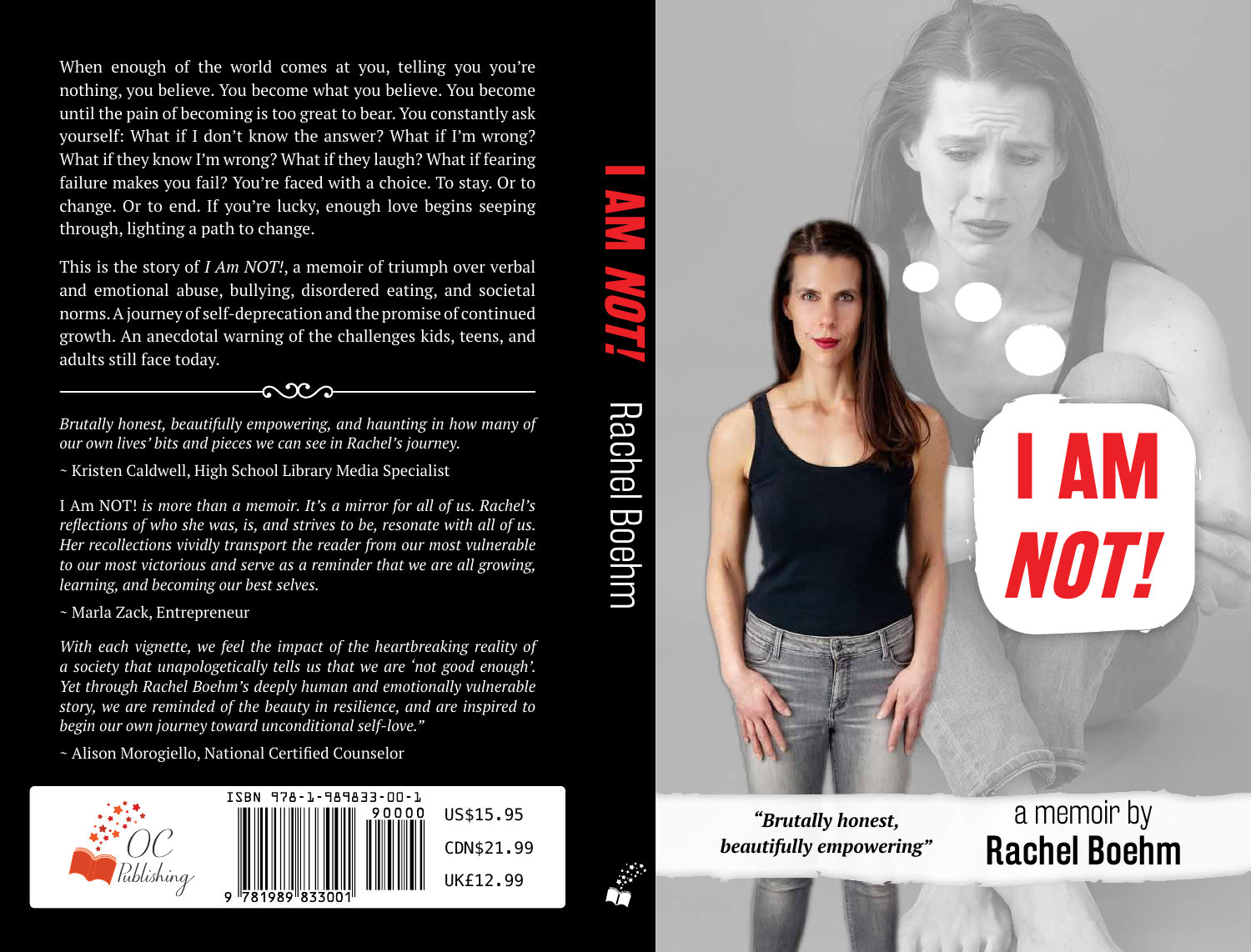

# a memoir by Rachel Boehm

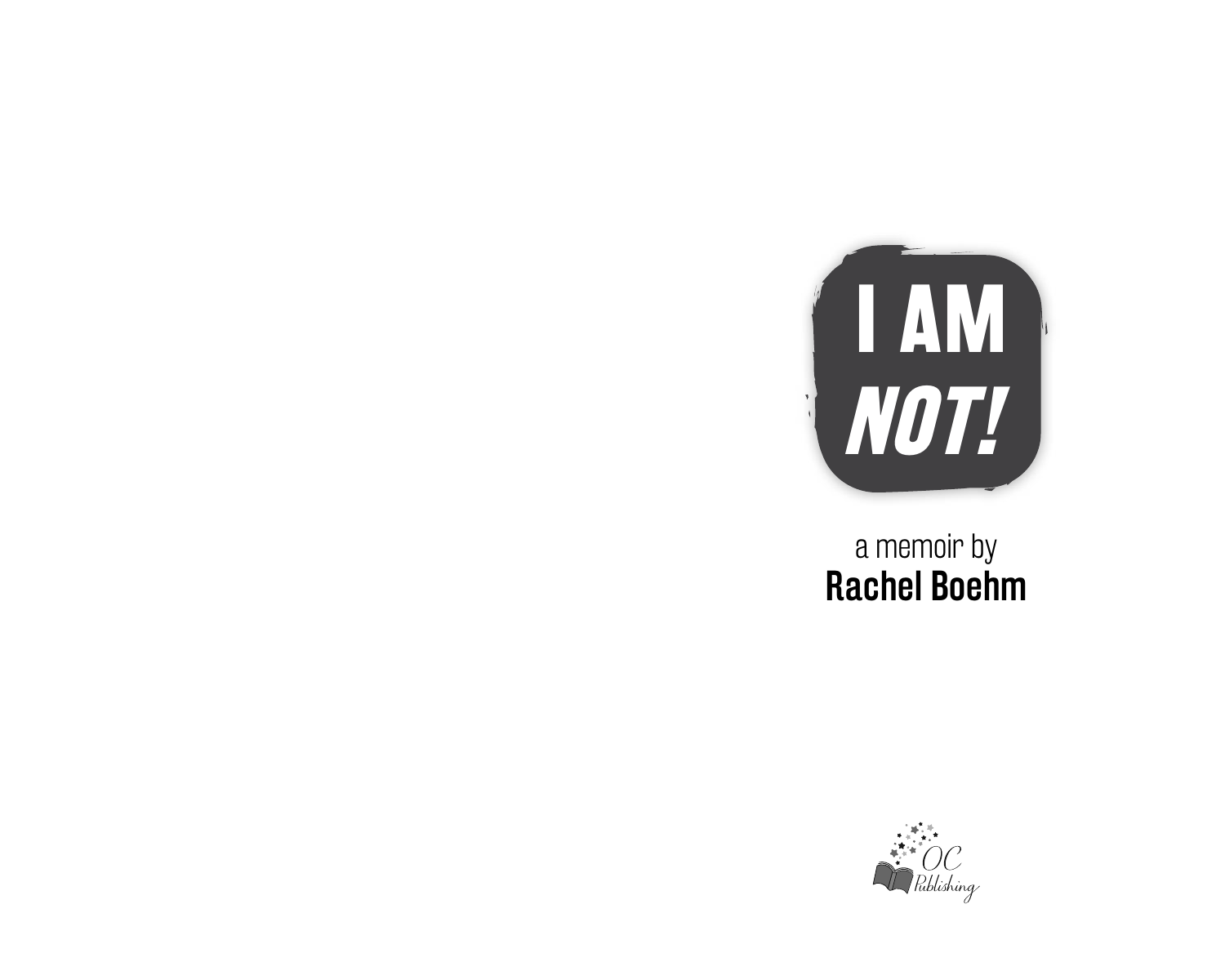## *Dedicated to my parents who believed in me when I could not.*



I Am *NOT!* Copyright © 2020 Rachel Boehm All rights reserved.

First published in 2020 by OC Publishing Halifax, NS, Canada www.ocpublishing.ca

Book and cover design by David W. Edelstein www.textanddesign.com

Cover photography by Sarah Chavez-Detka www.throughthelensimages.com

All rights reserved under international copyright conventions. No part of this publication may be reproduced, stored in or introduced into a retrieval system, or transmitted in any form, or by any means, without the prior written permission of the author.

ISBN - 978-1-989833-00-1 (Paperback Edition) ISBN - 978-1-989833-01-8 (eBook Edition)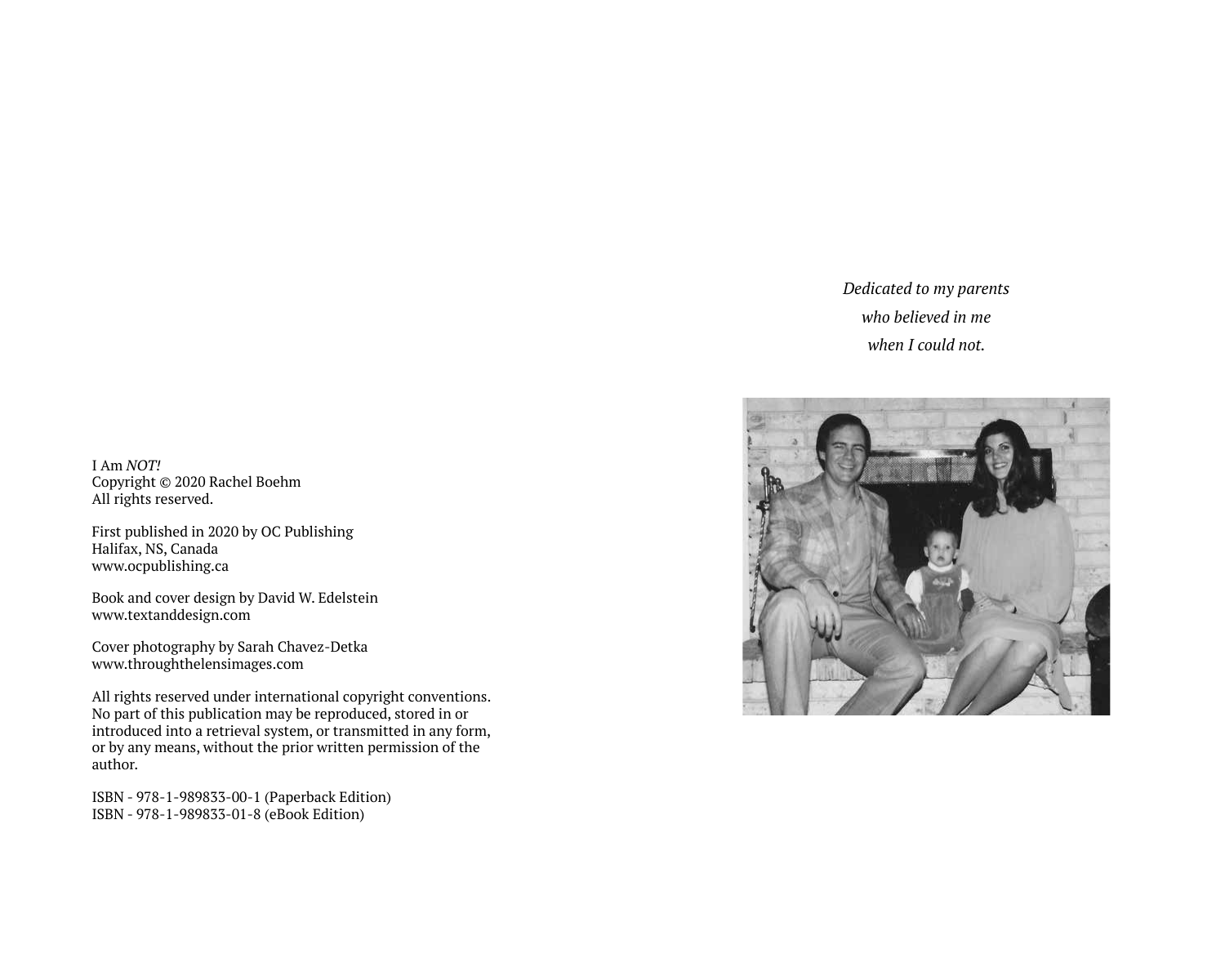## PRAISE FOR **I AM NOT!**

*Brutally honest, beautifully empowering, and haunting in how many of our own lives' bits and pieces we can see in Rachel's journey. A flawlessly written memoir about the flaws that shape us into our authentic selves, this is a must-read for teen girls, moms of daughters, and any woman who knows the trials and tribulations of becoming her own hero.* 

~ Kristen Caldwell, High School Library Media Specialist

I Am NOT! *is more than a memoir. It's a mirror for all of us. Rachel's reflections of who she was, is, and strives to be resonate with all of us. Her recollections vividly transport the reader from our most vulnerable to our most victorious and serves as a reminder that we are all growing, learning, and becoming our best selves.*

~ Marla Zack, Entrepreneur

*Rachel's journey to her present is one that is recognizable for many of us. It is an intimate window into so many of our common struggles, told with her unique voice. Tinged with humor, honesty, real and vibrant scenes; the human condition is evident in each picture played out. Woven through the experience is an invitation to look plainly at what we do to ourselves, have done to us or taken in by osmosis. Along the way, it also honors influences our epiphanies that can affect our transformation through our darkest days. It is brave,* 

*it is courageous, and it is vulnerable. It brings openness to subjects often avoided. Rachel's work offers compassion and encouragement for each of us to find space and time to honor our journeys – no matter how they show up, they are valid… they are OURS.*

~ Natalie Jensen, MSW, Supervisee in Social Work, BFA Musical Theatre

*With each vignette, we feel the impact of the heartbreaking reality of a society that unapologetically tells us that we are 'not good enough'. Yet through Rachel Boehm's deeply human and emotionally vulnerable story, we are reminded of the beauty in resilience, and are inspired to begin our own journey toward unconditional self-love.* 

~ Alison Morogiello, National Certified Counselor

*In a society of selfies, filters, and snapshots of real life, Rachel's book was an honest account of the stories we choose to believe and tell ourselves. Rachel's honesty, vulnerability, and true authenticity in sharing her story is what's missing in today's health, fitness, and nutrition world. Let Rachel's story remind you of the power of choice and guide you into a more fulfilling journey throughout life.*

~ Coach Adam Feit, Assistant Director of Performance Nutrition at Precision Nutrition.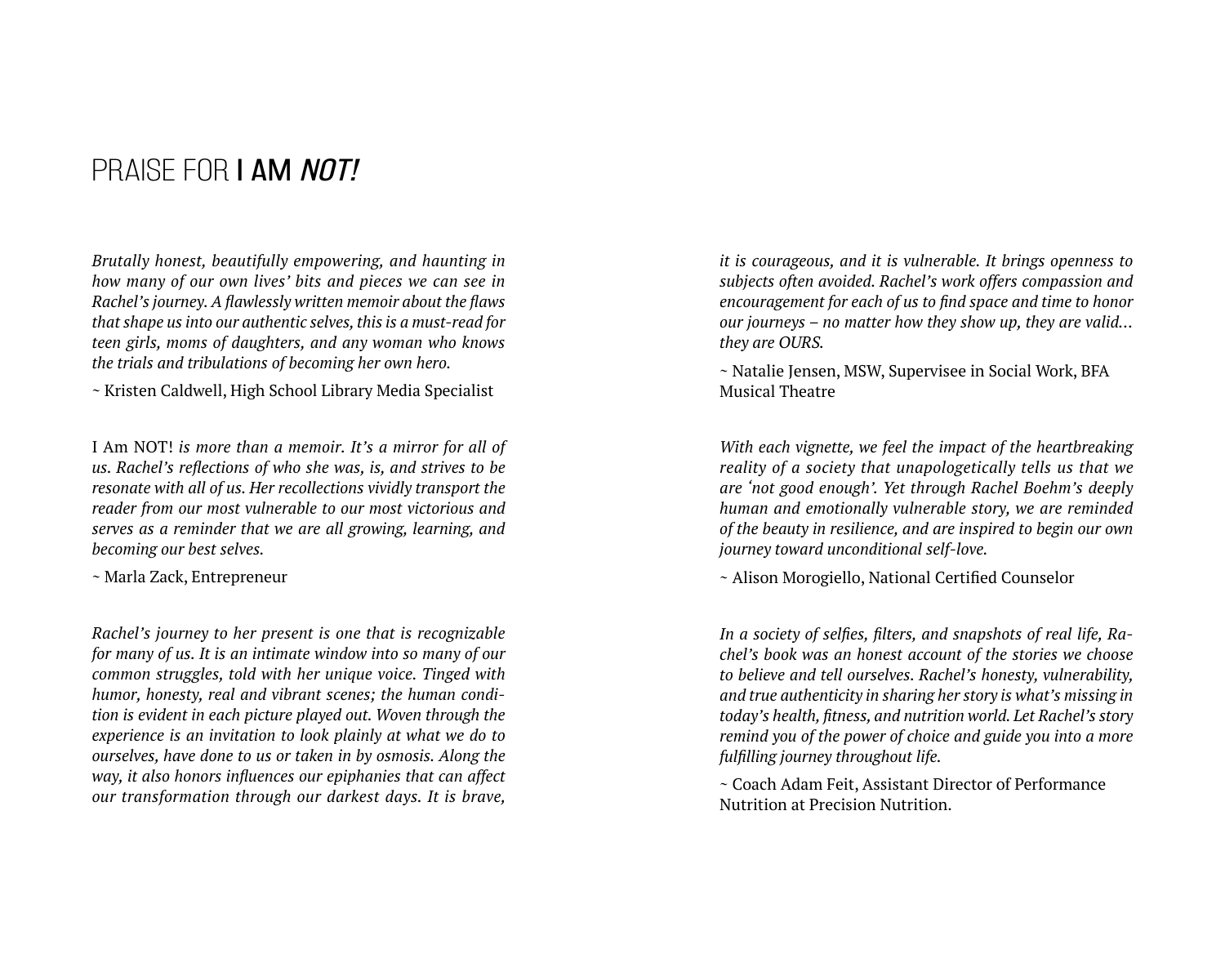## AUTHOR'S NOTE

I wanted to be done writing this story many times. I returned to therapy so I could bring the past to life without it invading my present. Some vignettes were easy to resurrect. Others took me many attempts to go deeper, to truly relive. I was emotionally and mentally drained. And yet, I could not be done until I was truly done.

In a way, that is how my personal development journey went, nay goes. I thought when I was fat, all I needed was to be skinny. My problems would vanish with the pounds. Then I was skinny, and then finally a "normal weight," only to learn I had more problems to tackle. I was not done. I was only truly done when I peeled back each layer and really examined what was inside it. This book is my layers.

I was asked by several people what this book meant to me, why I was compelled to tell my story. This story is my contribution. This story is one of survival. Told in hopes of bringing comfort and empowerment to those now struggling to survive. Told in hopes of raising a red stop sign to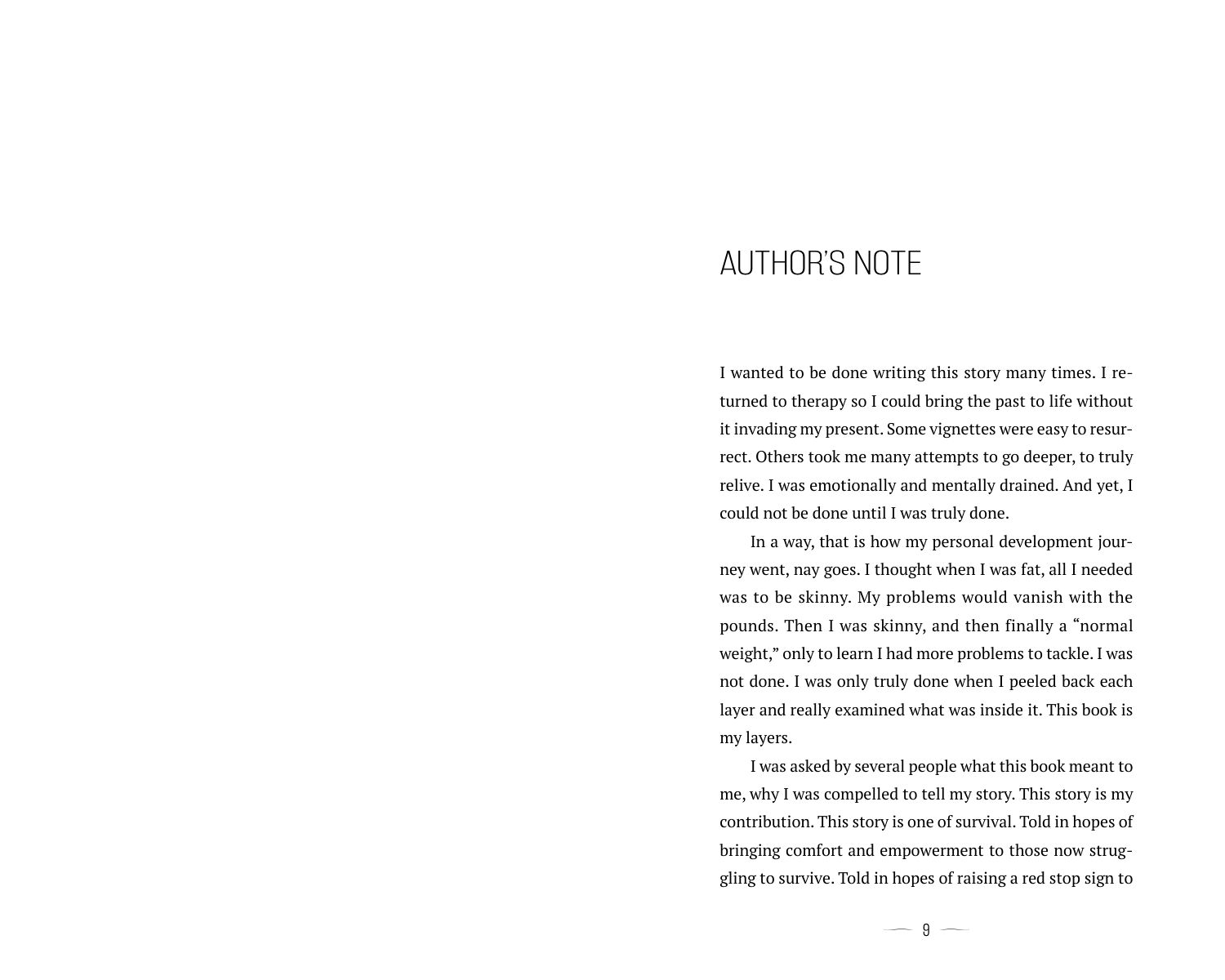those who are the bullies and abusers, or the parents and teachers and colleagues and spouses of those individuals. Told in hopes of inspiring stories from others who have already survived and righted their path.

There were so many memories to choose from. Some I didn't want to write. Some I wrote and took out. I wanted to give you a sense of my mindset throughout the years, of the world coming at me and me finally fighting back, without redundancy, without hyperbole. I hope, in the end, I selected well.

## **Introduction**

Me: "It feels like...like I've been at war with myself for almost thirty years. The woman I am now, I think she's been there the whole time. I just didn't know. Well, that's not true. Sometimes she broke free and stood up for us. So I had to have known. I guess I kept her locked away most of the time. Somewhere down deep so I couldn't hear her or feel her.

"Now she's out. I've embraced her fully. But before, I needed to shrink her to nothing. To the size of a speck of cinnamon—unremarkable but holding the promise of spice and fire."

Therapist: "Why do you think you buried her?"

Me: "Fear. She scares me. Scared me. I didn't see myself as a fighter. A lady doesn't fight back. She doesn't burn bridges. She takes the high road. She smiles, she nods,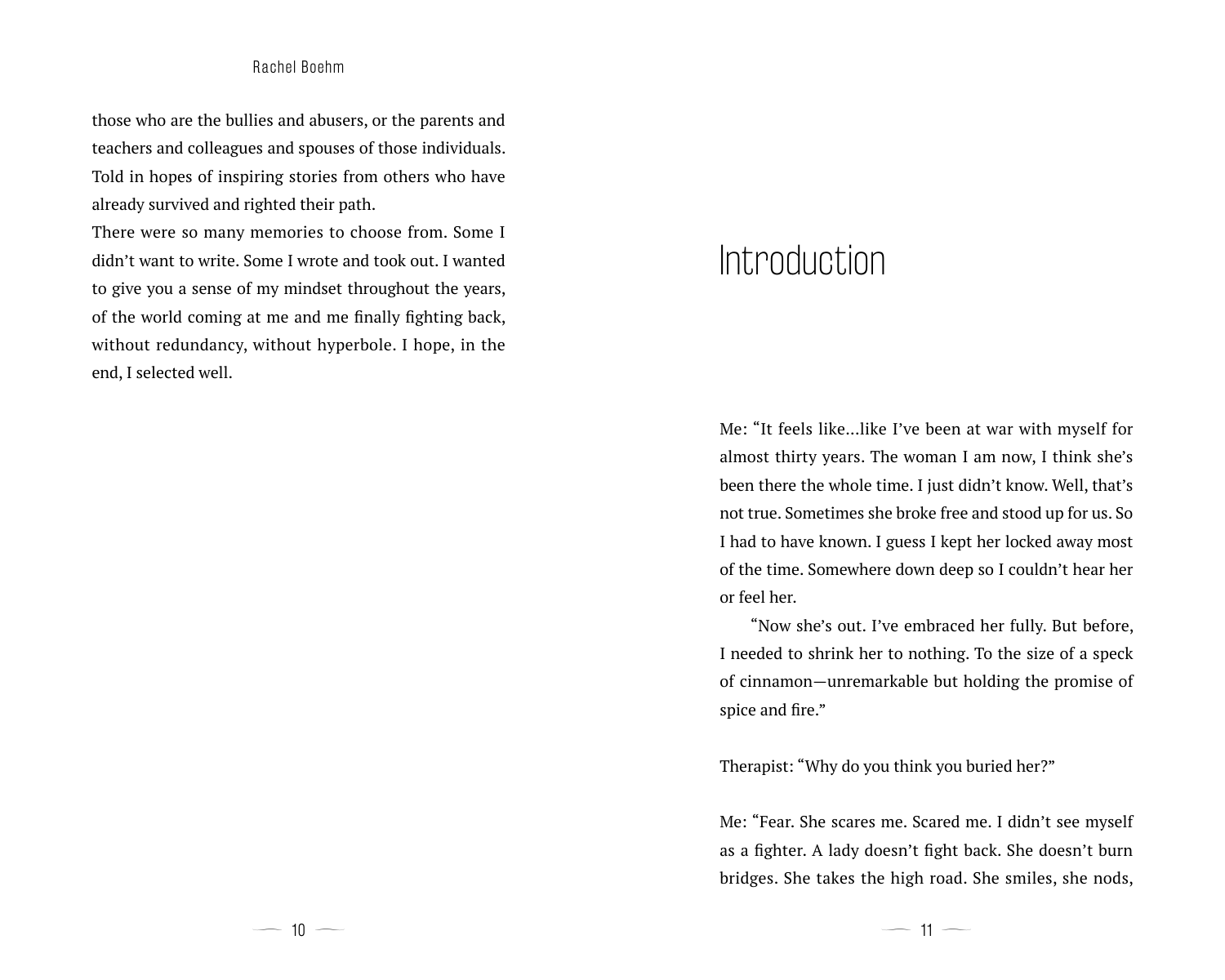she crosses her legs and bats her eyes and smiles. She doesn't yell. She's slow to anger. She takes it on the chin, turns the other cheek, she speaks softly and carries a big purse. She's virtuous. She's chaste. She's a 'yes' girl. She's flawless. She is perfect. She's Greta Garbo's sexy voice in a heroin chic body, with the purity of a Mother Mary. She's not damaged goods. She's the one men marry, not date.

"My speck of cinnamon is not those things. I didn't know I didn't have to be those things. So, I buried me and pretended to be everything I was supposed to be. Fought to become everything I was supposed to be. Almost died, fighting everything I'm not."

## *Part One*

# Fat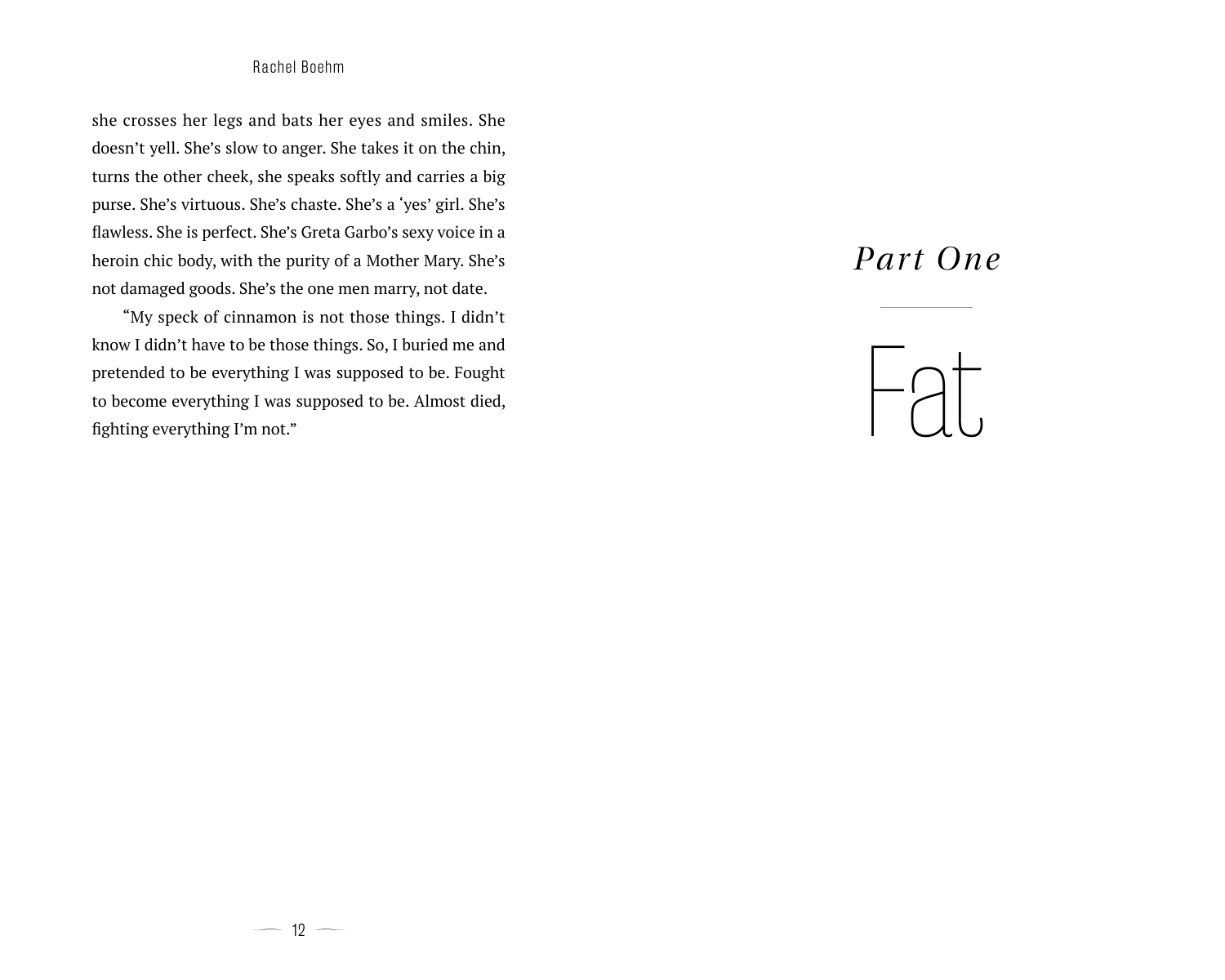

*My first day of third grade, in the cherry jumpsuit I never wore again.*

## *Chapter 1* You Are

My new backpack, stuffed with the entire back-to-school aisle, bounces off my back as I bob in jelly shoes down the hallway with natural 'tude. My headband has a stream of ribbons flowing in step. I pass the classrooms for the first and second graders. "Babies," I think.

I turn a corner that's angled like the hook of an elbow and pop into third grade. I find my seat, arranged alphabetically by last name, so it doesn't take long. Excitement fills the air around me—fills me. It's an excitement of beginnings, of hope, of promise, of big-kid arrival. Third grade was big-kid time. My mom and dad said so. It's when you get the big-girl college-ruled paper and not the Neapolitan ice cream paper that shows where the big and little letters should start and stop.

It's when you near the end of your single digits, agewise. It's why I got this extra special outfit, this jumpsuit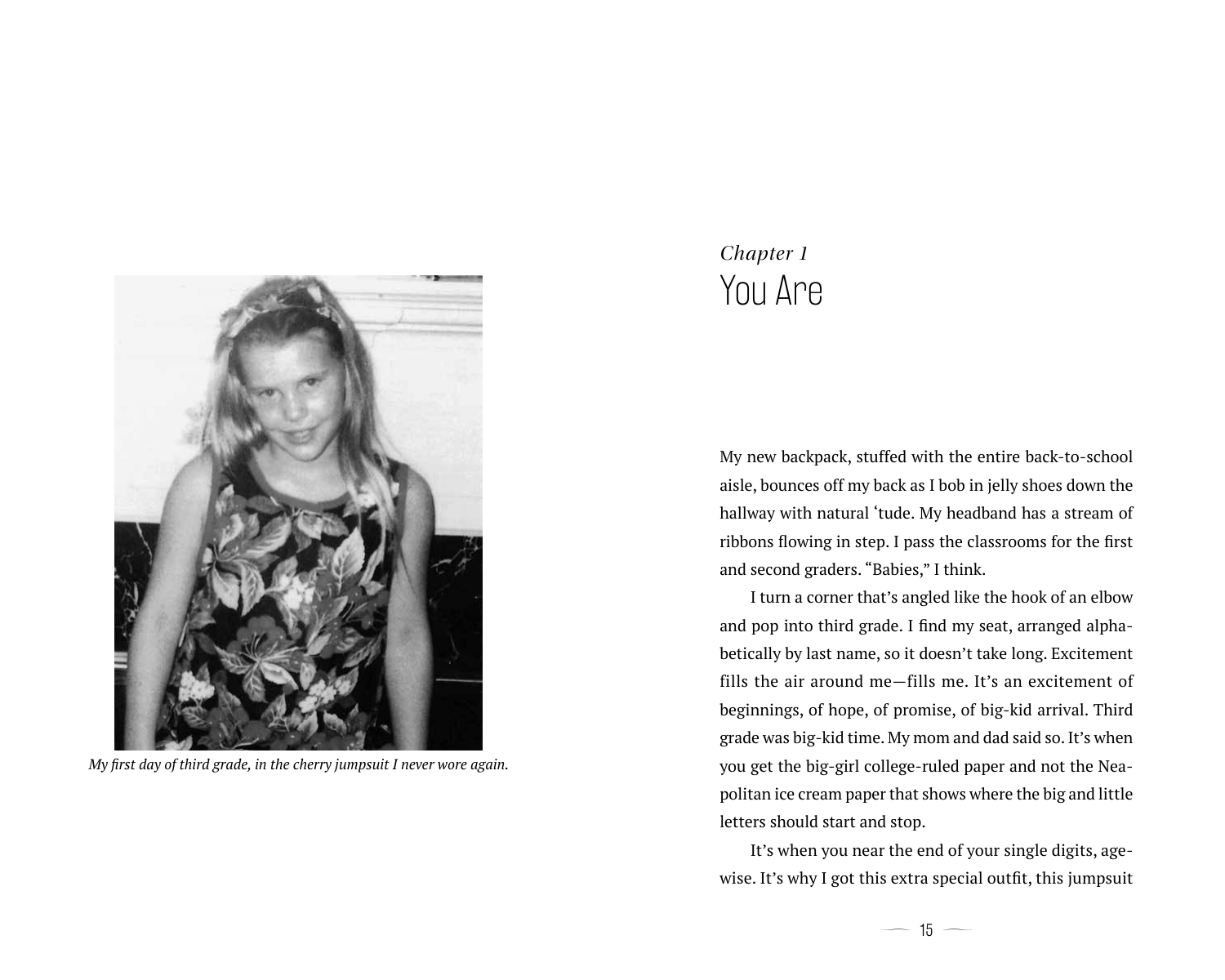#### Rachel Boehm I Am NOT!

I had fawned over at an overpriced children's boutique. Typically, my mom and I only window-shopped there. It's where the rest of my class shops, but we eye price tags and dream. But today was special. She had saved and saved and bought it for me. I feel like a million dollars in it.

The cherries and cherry stems and leaves cover a black background; red ribbon trims the sleeveless arm holes and ankle cuffs, which puff the legs in a balloon silhouette. I popped my hip out with gusto during our morning back-to-school pictures. I'm ready for big-kid world!

In no time, the clock ticks for recess. My peers, people I assume are my friends because we go to school together, bolt to the new playscape. I wait. Sarah is waiting for Linda. Sarah and I are best friends. In second grade, we gave each other those broken heart charms. I was the BE FRI and she was the ST END.

The second hand on the clock ticks loudly, seconds feel like hours, and I want them to hurry so we can play. I wait silently, impatiently, near the doorframe until finally the two brush past me, arms nearly linked. They stop long enough to eyeball me and declare, "You can't play with us. You're fat." A quick pivot and they're down the whitepainted-brick, fluorescent-lit hallway, through the double doors that lead to the art room and the next set of double doors that lead to the playscape.

Blinded by the brightness of the hallway and the

welling of tears, I stand there alone and try to make sense of it all. "What just happened? What is fat? Why am I fat? Why is fat so bad? Is it contagious?"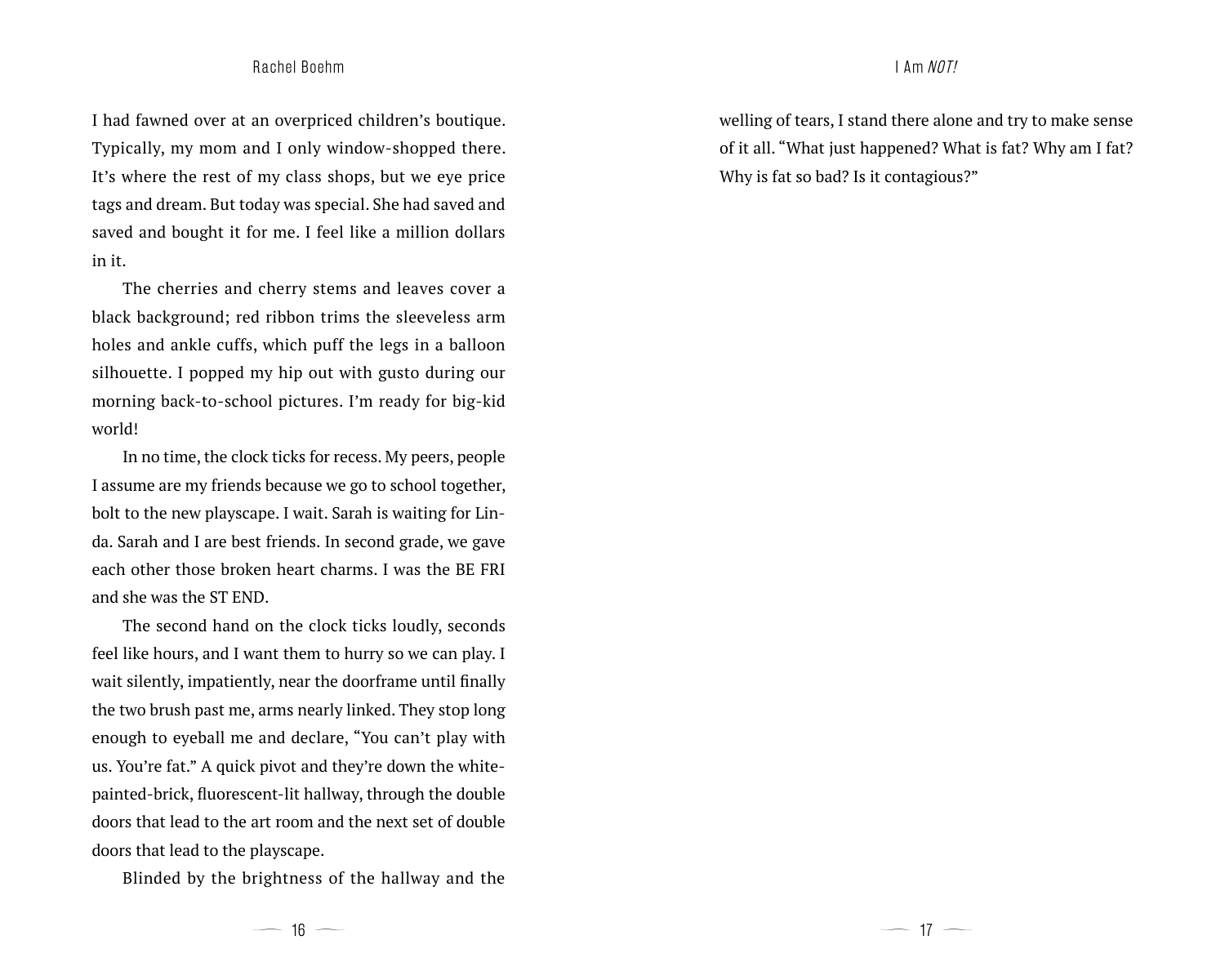## *Chapter 2* Climbing into Womanhood

"It's time for a bra," my mom said. I'm not sure what indicator my body gave, alerting her the time for the bra had come. All I know is she is very excited and I am horrified. Horrified for two reasons.

First, I'm having flashbacks to when I got separated from her in the bra section of Bell's Department Store. I relive the moment on loop the entire drive to go find my own bra. I was maybe six, just tall enough for Madonnainspired pointy cups to hit eye-level at every turn. Turning and turning, I searched for my mom among the racks of pointed polyester, pads, wires, and hooks until she scooped me up. The drama of it probably lasted all but thirty seconds. It felt like forever. Bras are terrifying.

Second, I'm pretty sure I'm the first girl in my grade to be faced with the bra. It's because I'm fat and they're not, something no one lets me forget. I know that's the reason

because we learned in our two weeks of sex ed that boobs are basically fat. My boobs are part of my fat and that is why I'm first. Chunky me with the premature boobs. Boobs suck. I mean stink. I'm not supposed to say "suck."

We're greeted by an older saleslady, who looks like a pencil and does not appear to have boobs herself. She leads me back to the dressing room so she can measure me, before rejoining my mom on the floor to scout for an assortment of "possibilities." "So exciting!"

Left alone, I stand in the yellow box of a dressing room, wishing I could disappear. I ignore the first few bras handed over and under the door. I don't want to undress. I don't want to accept the bras. But I cannot ignore the growing pile of "lovely options" forever. I accept my fate and shed my clothing as if it were a protective layer slowly, sadly, not wanting to bare myself to even myself.

I begin to try on the weird-looking contraptions. They pinch and are dizzying to get on.

Some close in the back, so I figure out you have to put it on inside out and upside down and then turn it and twist it around you like a stubborn hula-hoop, then flip it right side up and crawl your arms through the holes. Then stand and reach in and readjust all your parts.

Or they close in the front, so you slip your arms through the straps like a vest, then bend over to scoop your boobs and side boob fat into the little triangleshaped cloths, then clasp them together and then stand up and readjust it all. Bras are exhausting.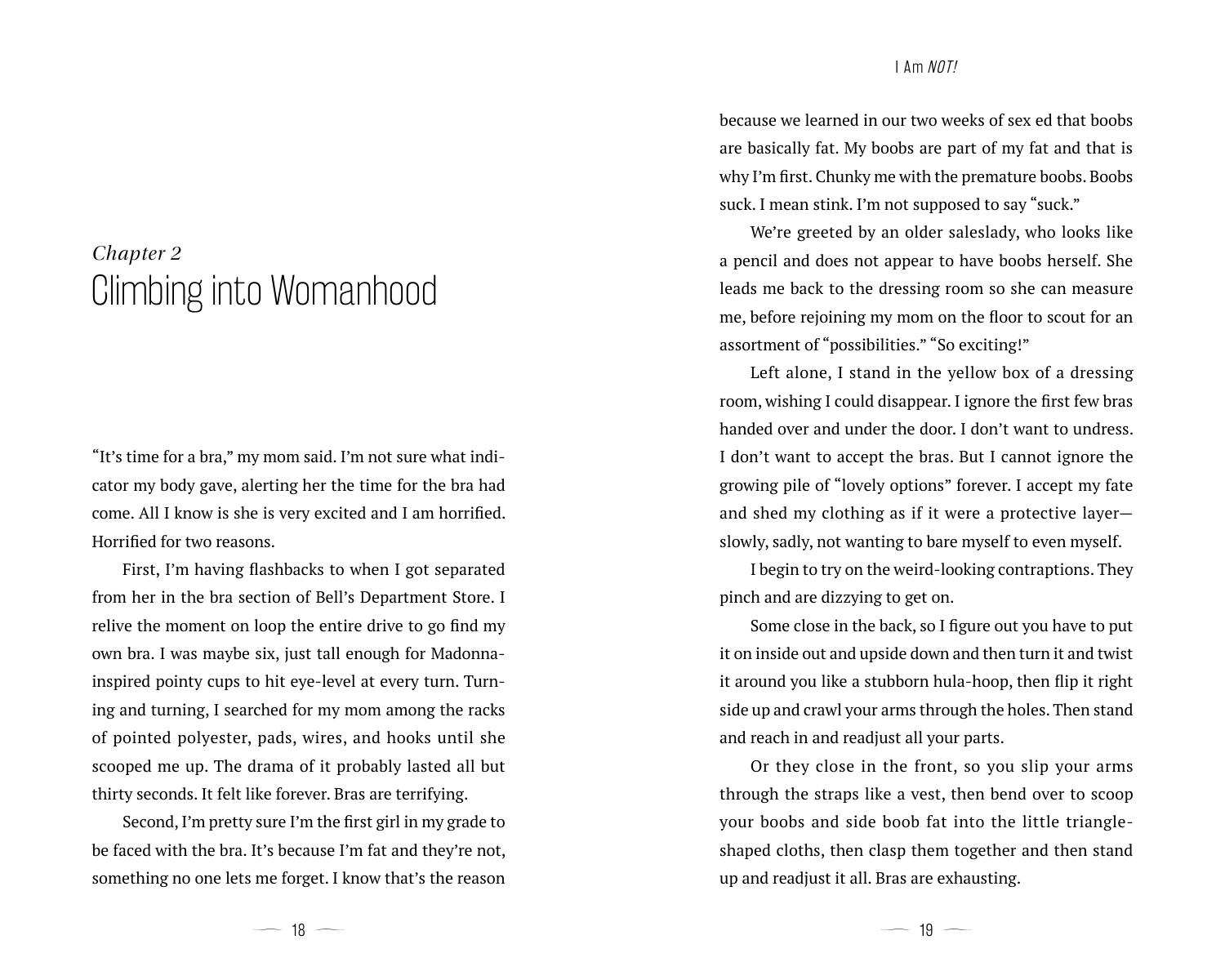Either way, vest or hula-hoop, my reflection is unpleasant. I stare at it. Usually, I try not to look but today, right now, I can't help but look. These things are just there, somehow drawing even more attention to my belly. It's almost like I have three bellies now. Three little pillows of skin and fat. And when I bend over to do all the adjusting and readjusting and everything dangles…well, it is hideous watching gravity just taking my body for a spin. The song, "Do your ears hang low," enters my mind. Only it isn't my ears hanging and wobbling to and fro. It's me. All of me. And I'm alone in this. I know I am. I'm the only hanging and wobbling and trying to squeeze their boob things into pieces of fabric strewn together with wires and straps and clasps.

Loneliness, isolation, washes over me like the yellow light of the dingy dressing room stall; the tears fall uncontrollably.

"Sweetheart, how's it going? Do you want to show me anything?"

"N-n-no. I don't want them," I tell my mom, choking on my tears.

"Are you crying?"

"Y-y-yes!"

Informed I must pick two, a nude and a black, I pick the first of each color I see up off the floor and toss them over the dressing room door before hurriedly hiding myself under my own clothes. As if my own clothes were a safety blanket, an invisibility blanket. They protect me

from the world, hide me from it.

Silence fills the car as we drive home. We drive past the hills, which look like up-turned boobs. The wires of the telephone poles are the wires that were poking me. Everywhere I see signs of what my body is becoming, and I hate it. I just want to be like everyone else. A stick, free of squeezable flesh.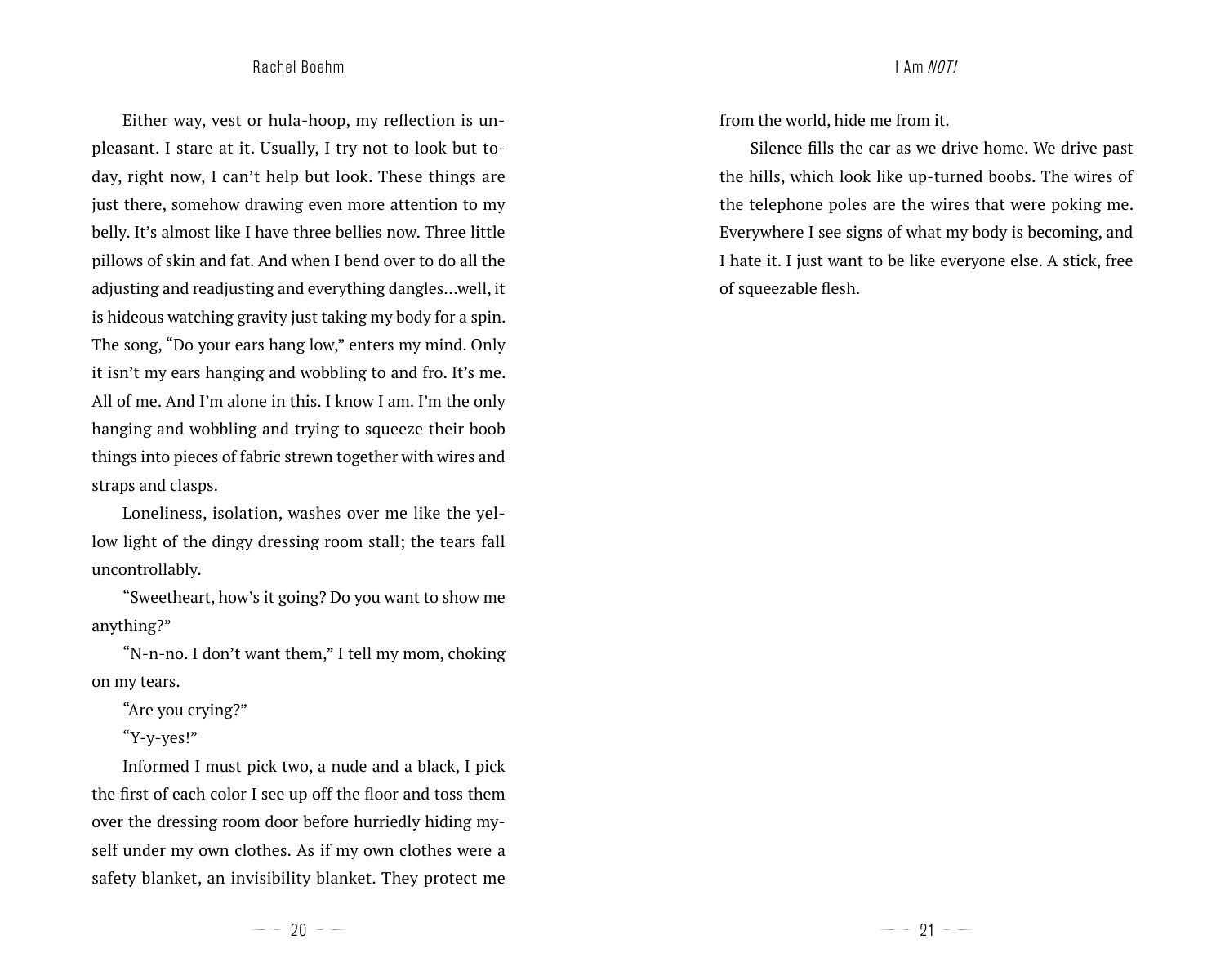## *Chapter 3* Open Wide

As if the bra wasn't bad enough, now I have braces. Metal mouth. I'm not the first. Jesse got a retainer and Chad got braces. But they're popular. I'm now just more of an outcast. I even tried to make my braces cool by picking rubber band colors that matched the Dallas Cowboys…but no one noticed. I don't even like football.

My orthodontist thought my idea was "cool," but he doesn't count. During my last exam he also said I have a large mouth. "Wow, you can open really big. Bet you don't have any trouble with Big Macs! Ha, ha!"

I don't eat Big Macs. I guess I look like I do. I'm never opening my mouth wide again. I'm going to start smiling with my mouth shut. Lips tight, jaw clenched. It kind of hurts and it gives me a headache sometimes, but it's better than people thinking I eat a lot because of the size of my mouth. My front teeth are big too. They look like chiclets.

## *Chapter 4* Unexpected Visitor

"Mom! Mommy!"

She rushes in, thinking due to the nature of the scream, I'm somehow being mauled by a bear on the second floor of our suburban home. Seeing no bear, she asks, "What's wrong?"

"I. Am. Bleeding!" I woke up like any old school day, only this wasn't any old school day. There was blood.

She delicately surveys the scene. "Rachel, you got your period!"

"I don't want my period!"

"Yes, you do! You're becoming a woman!"

"But I don't want to be a woman. I want to be a kid!"

My mom thinks this whole womanhood thing is exciting. To me, it's more like being stricken with the plague or leprosy. Only fat girls get puberty early. I learned that too in sex ed. More fat, more puberty-starting-hormone-things.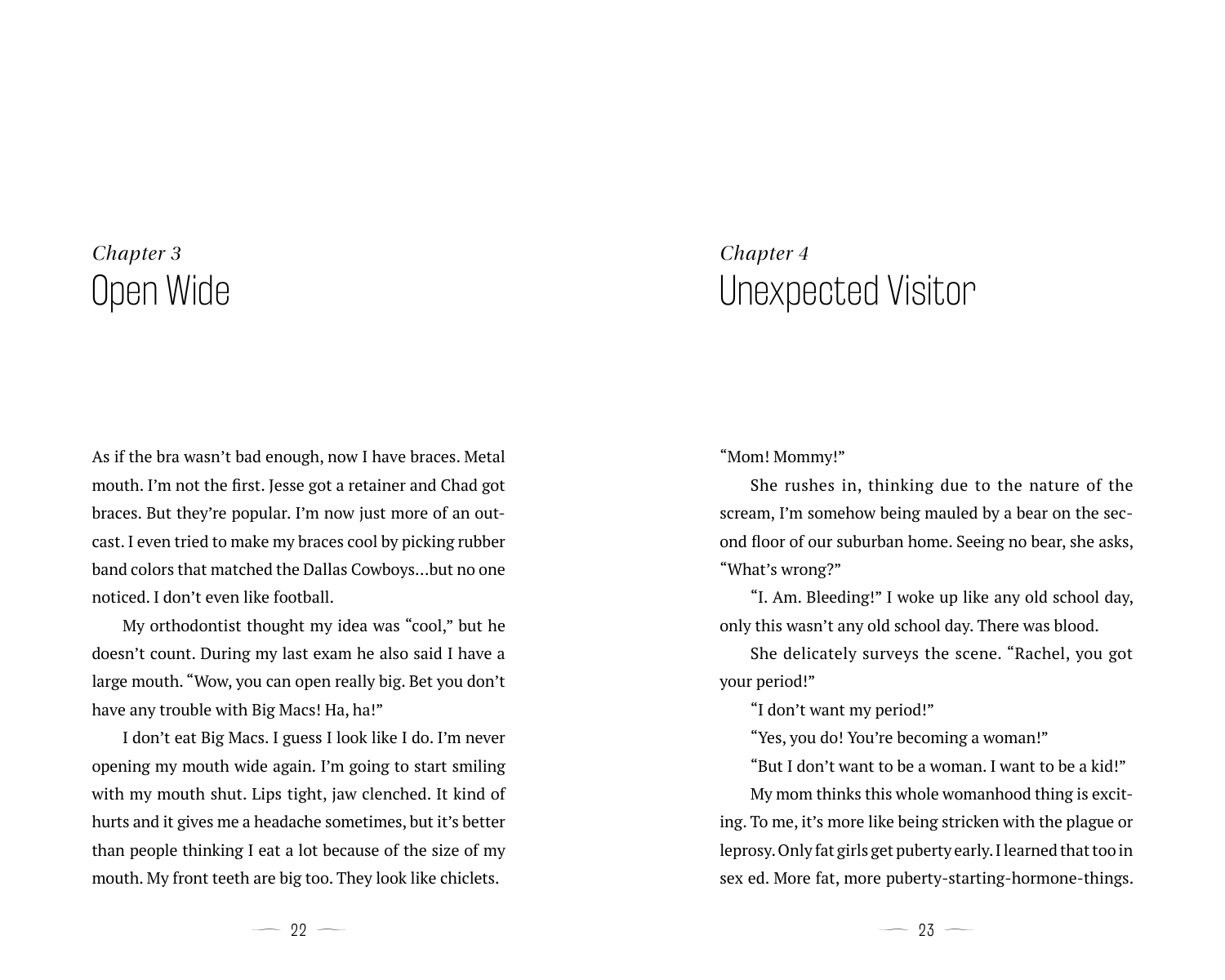All the cool girls in my sixth grade class are still stick thin. They look like models. I look like a muffin. Or an apple. Our shapes are fruits, I'm learning. Except theirs. They don't look like a fruit, more like a stem of sugar cane.

#### *Day Two of Womanhood*

I walk into school armed with tampons. I'm still mourning the loss of childhood but feeling more comfortable, having read the rather overly descriptive instruction pamphlet in the box of tampons my mom gave me. I'm ready, sort of. I go to the bathroom on occasion to check on everything. I don't want anything to show. I don't want anyone to know.

Between afternoon classes, I go to the bathroom. I open one of the grey stalls. The entire bathroom is shades of grey. Grey and black against the white of the toilets. Except this time. This time there was red. The toilet bowl was blood red. Written on the side of the stall is, "Rachel thinks she got her period and she's a woman but she's not. It's food coloring. She's lying."

Red. I don't know how they found out, but Marla and Cassi did. They are two of the more popular girls. They're the ringleaders. The principal found out they came to school that day armed with red food coloring. I wasn't the first to see it. Too many saw it before I did. Marla and Cassi got in trouble, but the damage was done. Another mark against me. A scarlet letter, or scarlet toilet bowl.

## *Chapter 5* B-Rating

Maybe this is the year, I thought. So many thoughts bouncing in my brain as I waited impatiently for my future.

I was good last year! In volleyball and basketball. I was even MVP of my basketball team! I was the "lay-up queen." I practiced all the time in the driveway of our new house. My dad helped me too. He showed me how to aim it just off the square of the backboard to get it right in the net, instead of circling and bouncing around and then off the rim.

My coach last year was amazing. I didn't know coaches could be that nice, or that good at what they do. She made me feel like I could actually do things. Like I belonged there, like I wasn't out of place or incapable or just taking up space. She even said that if I practiced hard enough, I

 $-94 -$ 

 $-$  25  $-$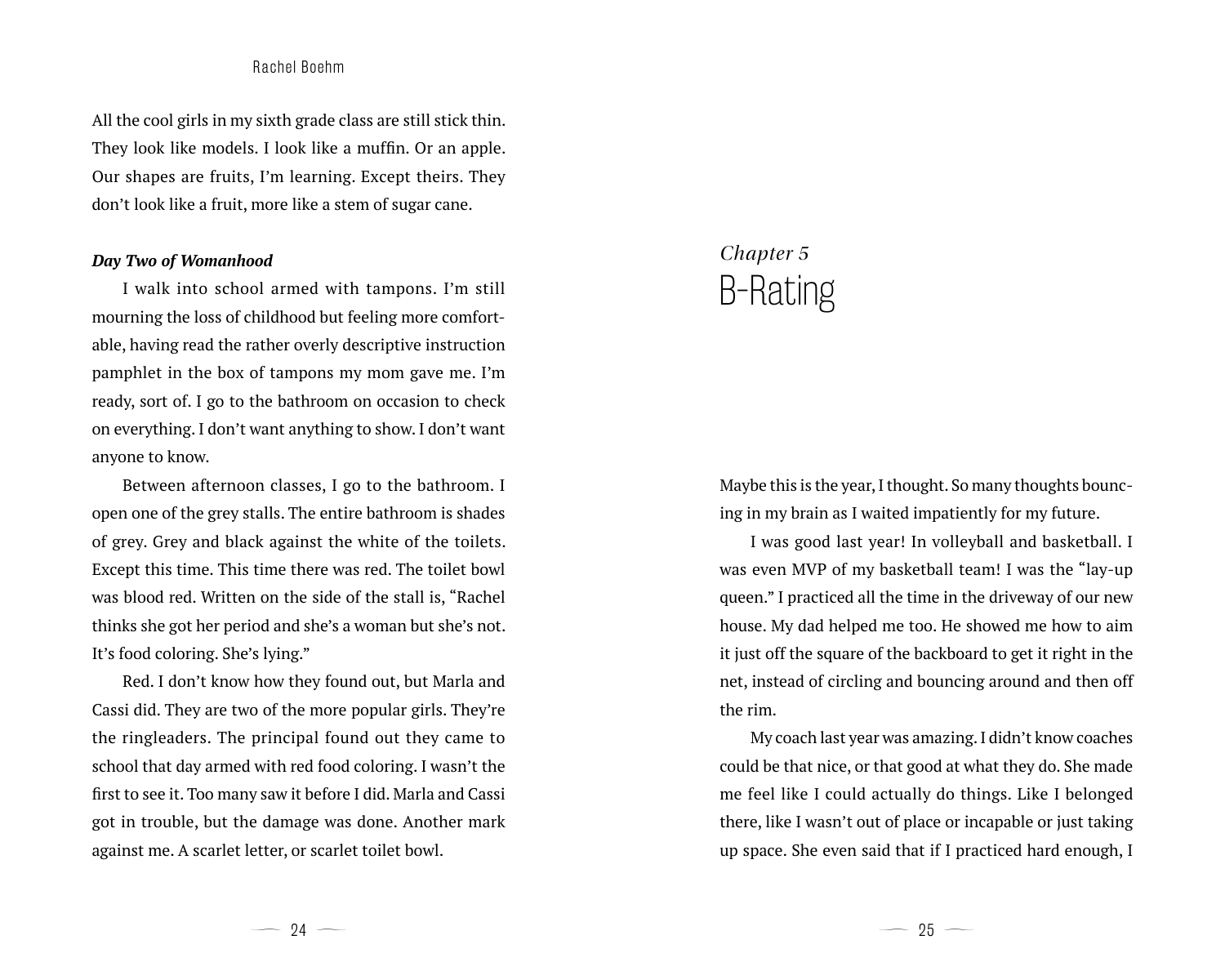

*Mid-North Face 50K run, which was a training run for the JFK 50-miler I completed later that year (2014). It's a glorious thing when you begin to love and respect your body for what it can do, not exclusively for how it looks. Life, and even trail runs, are more fun that way.*

## **STATISTICS**

### *School Bullying*

Definition: Bullying is unwanted, aggressive behavior among school aged children that involves a real or perceived power imbalance. The behavior is repeated, or has the potential to be repeated, over time. $<sup>1</sup>$ </sup>

- Between 1 in 4 and 1 in 3 US students say they have been bullied at school.<sup>2</sup>
- In one large study, about 49% of children in grades 4–12 reported being bullied by other students at school at least once during the past month.
- Only about 20 to 30% of students who are bullied notify adults about the bullying.<sup>3</sup>
- In 2017, about 20% of students ages 12–18 reported being bullied at school during the school year.
- Of students ages 12–18, about 13% reported being the subject of rumors; 13% reported being made fun of, called names, or insulted; 5% reported being pushed, shoved, tripped, or spit on; and 5% reported being excluded from activities on purpose.
- Childhood bullying can have significant lifelong consequences for victims and bullies alike. Adults who were frequently bullied in childhood have an increased frequency

3 Ibid.

<sup>1</sup> "What Is Bullying?" (2019, December 5). Retrieved from https:// www.stopbullying.gov/bullying/what-is-bullying.

<sup>2</sup> "Facts About Bullying" (2019, December 18). Retrieved from https://www.stopbullying.gov/media/facts/index.html.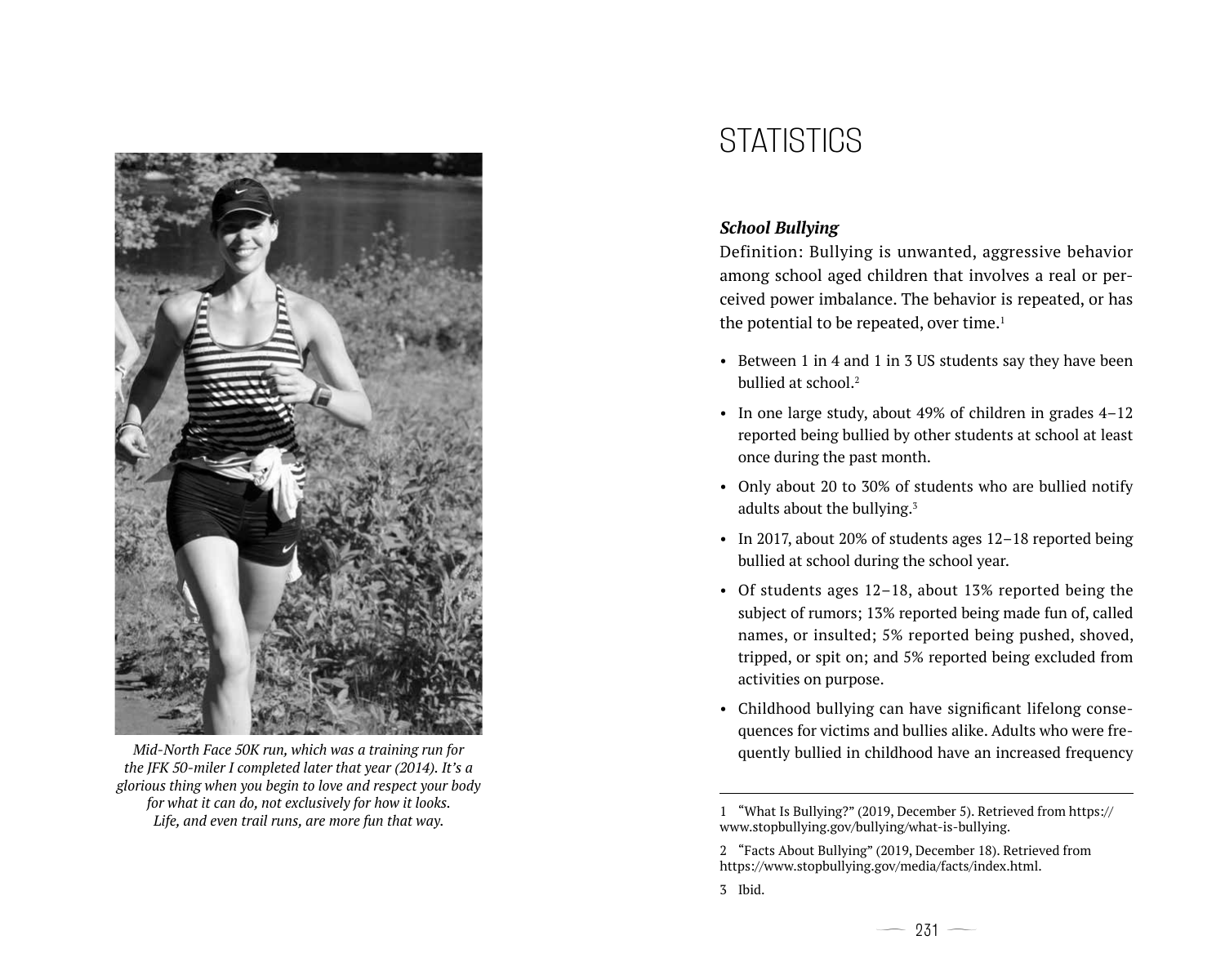#### Rachel Boehm I Am NOT!

of psychiatric disorders, including anxiety, depression, and suicidality, extending into middle age.<sup>4</sup>

- Frequent bullying in childhood may impact victims similar to experiencing multiple adverse childhood experiences (Takizawa, Maughan, & Arseneault, 2014).<sup>5</sup>
- Adolescents who perpetrate bullying tend to be thought of as popular, possessing a social status of leadership, influence, and respect (Cillessen & Rose, 2005).<sup>6</sup>
- Both overweight and obese youths experience significantly more bullying than normal-weight youths.<sup>7</sup>
- Bullied students indicate that bullying has a negative effect on how they feel about themselves (19%), their relationships with friends and family and on their school work (14%), and physical health (9%) (National Center for Educational Statistics, 2016).8
- Youth who self-blame and conclude they deserved to be bullied are more likely to face negative outcomes, such as depression, prolonged victimization, and maladjustment (Perren, Ettakal, & Ladd, 2013; Shelley & Craig, 2010).9

4 Hornor, G. (2018). "Bullying: What the PNP Needs to Know," Journal of Pediatric Health Care, 32(4), 399–408. doi: https://doi. org/10.1016/j.pedhc.2018.02.001.

- 5 Ibid.
- 6 Ibid.

7 van Geel, M., Vedder, P. & Tanilon, J., "Are Overweight and Obese Youths More Often Bullied by their Peers? A Meta-analysis on the Relation between Weight Status and Bullying," Int J Obes 38, 1263–1267 (2014) doi:10.1038/ijo.2014.117.

8 "Indicators of School Crime and Safety: 2016," (2017, May). Retrieved from https://nces.ed.gov/pubs2017/2017064.pdf.

9 Perren, S., Ettekal, I., & Ladd, G. (2012), "The Impact of Peer Victimization on Later Maladjustment: Mediating and Moderating Effects of Hostile and Self-blaming Attributions," The Journal of Child Psychology and Psychiatry, 46–55. doi: 10.1111/j.1469-7610.2012.02618.x.

#### *Workplace Bullying*

Definition: Workplace Bullying is repeated, healthharming mistreatment of one or more persons (the targets) by one or more perpetrators. It is abusive conduct that is:

- » *Threatening, humiliating, or intimidating, or*
- » *Work interference sabotage which prevents work from getting done, or*
- » *Verbal abuse10*
- A 2017 survey by the Workplace Bullying Institute (WBI) estimated that 61% of US employees are aware of abusive conduct in the workplace, 19% have experienced it and another 19% have witnessed it.
- The number of US workers who are affected by bullyingsumming over those with direct bullying and witnessing experiences—is 65.6 million, the combined population of  $15$  States. $^{11}$
- In addition to being bullied, targets are significantly more likely to lose their job than the bully, 82% vs. 18%.<sup>12</sup>
- Close to 40% of employees utilize a personal day or sick day due to a stressful relationship at work.<sup>13</sup>
- It has also been estimated that overall, US organizations sustain \$5 billion in health care expenses attributed to psychological stress of issues related to the workplace (Lim & Teo, 2009).<sup>14</sup>

10 (2014). Retrieved from https://www.workplacebullying.org/ individuals/problem/definition.

11 Ibid. 12 Ibid. 13 Ibid. 14 Ibid.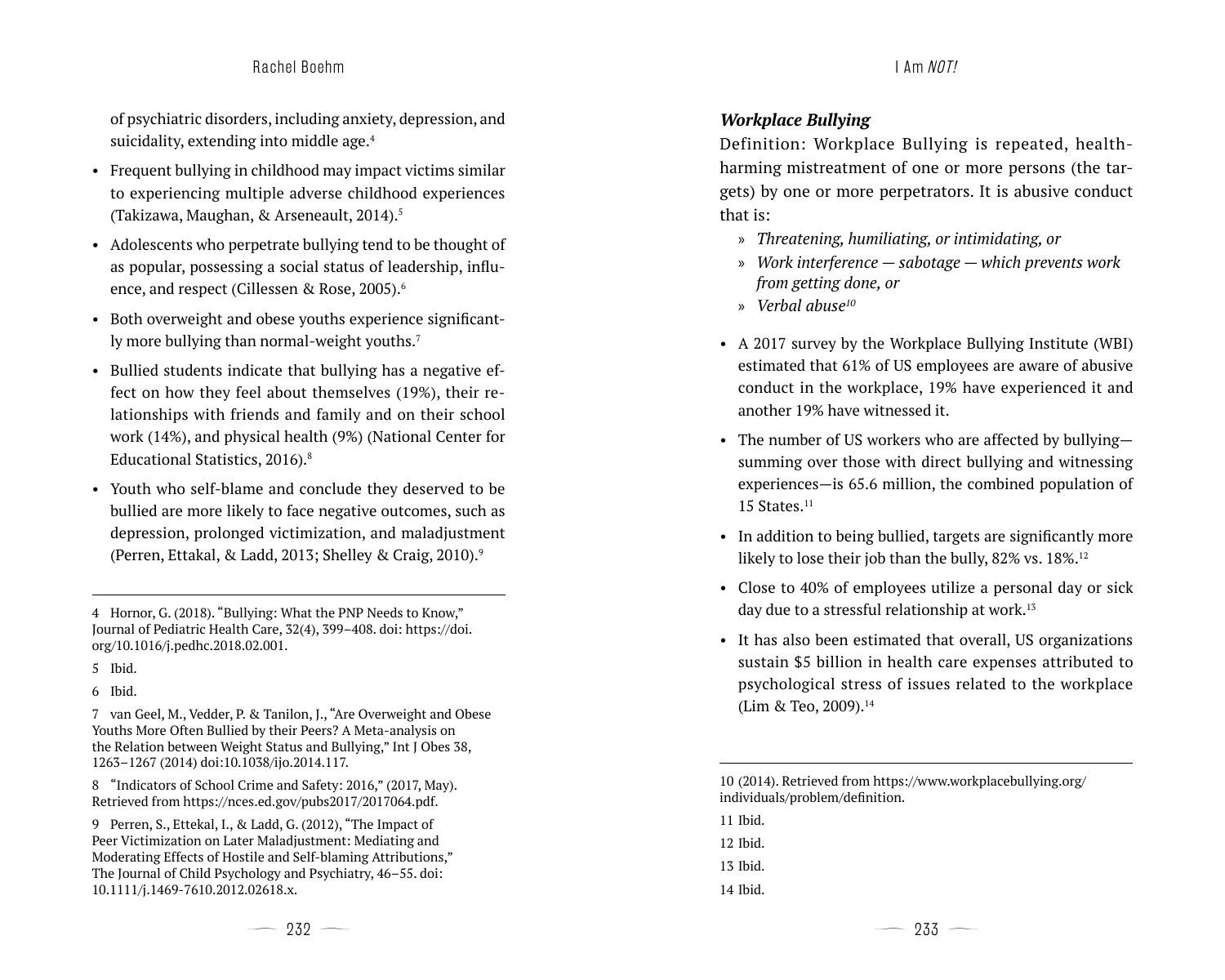- 12% often eat when they're not hungry; 49% sometimes  $do.<sup>37</sup>$
- 15% of young women in the US who are not diagnosed with an eating disorder display substantially disordered eating attitudes and behaviors.38
- 51% of 9 and 10 year-old girls feel better about themselves if they are on a diet. Mellin LM, Irwin CE & Scully S, "Disordered Eating Characteristics in Girls: A survey of middle class children," Journal of the American Dietetic Association (1992); 92:851-53.
- 42% of 1st-3rd grade girls want to be thinner. Collins M.E., "Body Figure and Preferences among Pre-adolescent Children," International Journal of Eating Disorders (1991); 199-208.
- 46% of 9-11 year-olds are "sometimes" or "very often" on diets, and 82% of their families are "sometimes" or "very often" on diets. Gustafson-Larson, A., & Terry, R.D., "Weight-related Behaviors and Concerns of Fourth-grade Children," Journal of the American Dietetic Association, (1992); 818-822.
- Time Magazine reports that 80% of all children have been on a diet by the time that they have reached the fourth grade.<sup>39</sup>
- Disordered eating attitudes and behaviors were present in over 27% of girls aged 12–18 years and were seen to increase gradually throughout adolescence.
- 37 Ibid.

# ABOUT THE AUTHOR



Rachel Boehm is an award-winning journalist, turned workplace wellness organizer and advocate. Her experiences with school and workplace bullying, fat shaming, disordered eating, perfectionism, and verbal and emotional abuse began at a young age and continued into her late-twenties.

Embracing a survivor's mindset, Boehm now views her journey as a calling to transform the way individuals and organizations view well-being, the beauty of the human body, metrics of success, and the fragility of time.

Boehm was raised in Austin, Texas. A love for the fine arts, film, and television took her to Southern California for undergraduate studies and to pursue a career in the industry.

A quarter-life crisis fueled by the tumultuous nature of the industry and a realization of society's flawed definitions of beauty and success, sent her on a multi-year

<sup>38</sup> Ibid.

<sup>39</sup> Eating Disorder Statistics (n.d.). Retrieved from https://www.ndsu. edu/fileadmin/counseling/Eating\_Disorder\_Statistics.pdf.